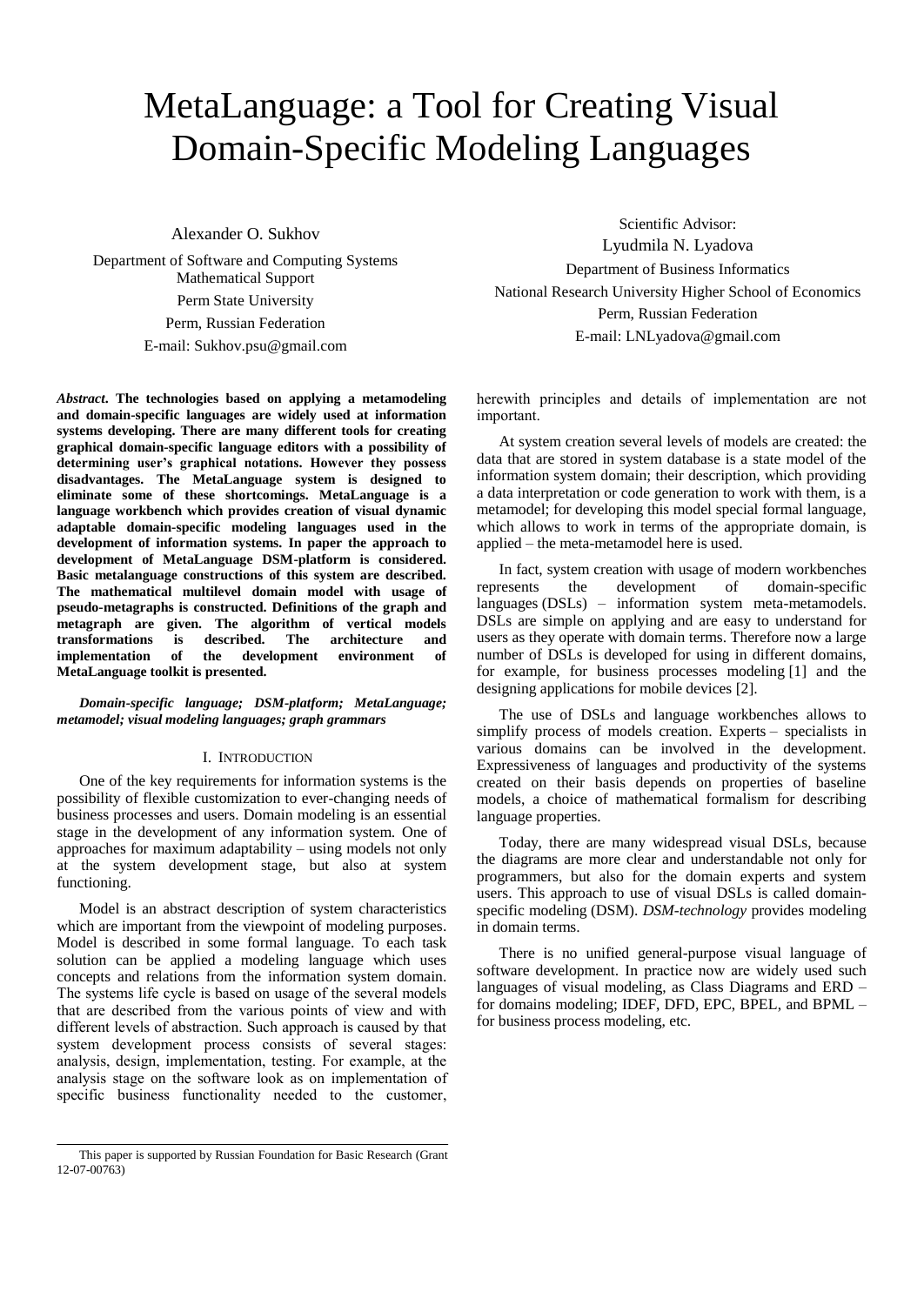Recently, UML claims to be the modeling language standard, however, this language has some significant disadvantages:

- UML diagrams are complicated for understanding not only for experts who take part in system engineering, but in some cases even for professional programmers;
- UML diagrams can't adequately represent domain concepts, since work is being done in terms of "class," "association," "aggregation," etc., rather than in domain terms.

The language used to create other languages is called the *metalanguage*. Process of model creation can be iteratively: having created some language, we can use it as a metalanguage for designing other language which, by-turn, also can be used as a metalanguage, etc.

Despite all DSL advantages they have one big disadvantage – complexity of the designing. If general purpose languages allow creating programs irrespectively to domain, in case of DSLs for each domain, and in some cases for each task it is necessary to create the domain-specific language. If the domain is quite simple and language is uncomplicated, the compiler will create easily. More complex domain and language will require much effort. Another shortcoming of domain-specific language is that it's necessary to create convenient graphical editors to work with it.

The *language workbench* or *DSM-platform* is the instrumental software intended to support development and maintenance of DSLs [3]. Usage at DSLs creation a language workbench considerably simplifies the process of their designing [4].

It is necessary to make following demands to tools that are using for creation of visual DSLs:

- possibility of modeling languages defining for the majority of domains, as for description of business processes, ontologies, object models, and for models of applications for mobile devices creation;
- unified representation and description of models and metamodels, i.e. for models and metamodels definition the same toolkit should be used;
- ability to dynamically change the language description without source code modification and without system restart;
- consistency of domain metamodels and models description, i.e. system should support language and models in a consistent state, and when metamodel changes system must perform all necessary modifications in corresponding models automatically;
- enabling an ability of iteration metamodels definition, i.e. describing a metamodel, the developer should be able to use it as a tool for creation other metamodels;
- possibility of models transforming from one notation to another.

# II. RELATED WORKS

There are many different DSM-platforms for developing DSLs graphical editors with a possibility of determining user's notations. These tools are MetaEdit+, MS DSL Tools, Eclipse GMF, State Machine Designer, Meta Programming System, REAL-IT, UFO-toolkit, etc. A main idea of DSMapproach is to create toolkits that support optimal variants of visual modeling for specific domain. Let's consider these platforms in more detail.

UFO-toolkit [5], unlike the other systems, supports a simulation modeling of created models. This tool provides a representation of any system as a set of three-element constructions: "Unit – Function – Object" (UFO-element). The "Unit" is a point of intersection of input and output arrows. The "Function" is a transformation process of input into output. The "Object" is a substance that implements this function. The disadvantage of this system is that it does not support a possibility of models usage created in other systems since its notation does not correspond to an open standard.

Technology REAL-IT [6] is based on the use of UML. Information system development is reduced to description of the database and user interface with CASE-package REAL. On the basis of these models the application can be automatically generated. The generation possibility is provided by user interface standardization and lack of nontrivial logic of data processing. Otherwise in the generated code it is necessary to add the code written "by hand."

REAL-IT and UFO-toolkit at information systems creating allow using only the built-in modeling languages. This significantly limits the customization of these systems.

MetaEdit+ is a multiplatform environment that enables users to simultaneously work with several projects each of which can have a few models [7]. At usage this DSM-platform besides a possibility of domain-specific language creation, the developer receives the CASE tool into which this language is integrated. MetaEdit+ allows to use several DSLs at system creation.

The approach based on metamodels interpretation, instead of code generation used in MetaEdit+ allows changing the DSL definition at run-time. The system allows working with languages and metalanguages universally, using the same tools. The disadvantage of MetaEdit+ is that this DSMplatform for export of models uses an own file format (MXT) and this affects the openness of technology.

DSL Tools [8, 9] and Eclipse GMF [10, 11] technologies provide the user with advanced IDE MS Visual Studio and Eclipse, respectively. Because of this there is a possibility of code completion in high-level languages "by hand," but it can lead to inconsistency of diagrams and source code. State Machine Designer [12], in fact, is an add-on DSL Tools, eliminating some of its defect. However, the State Machine Designer allows creating a DSL only using UML Activity Diagrams that considerably limits the range of tasks.

As opposed to other DSM-platforms in the Meta Programming System [13] a method for designing textual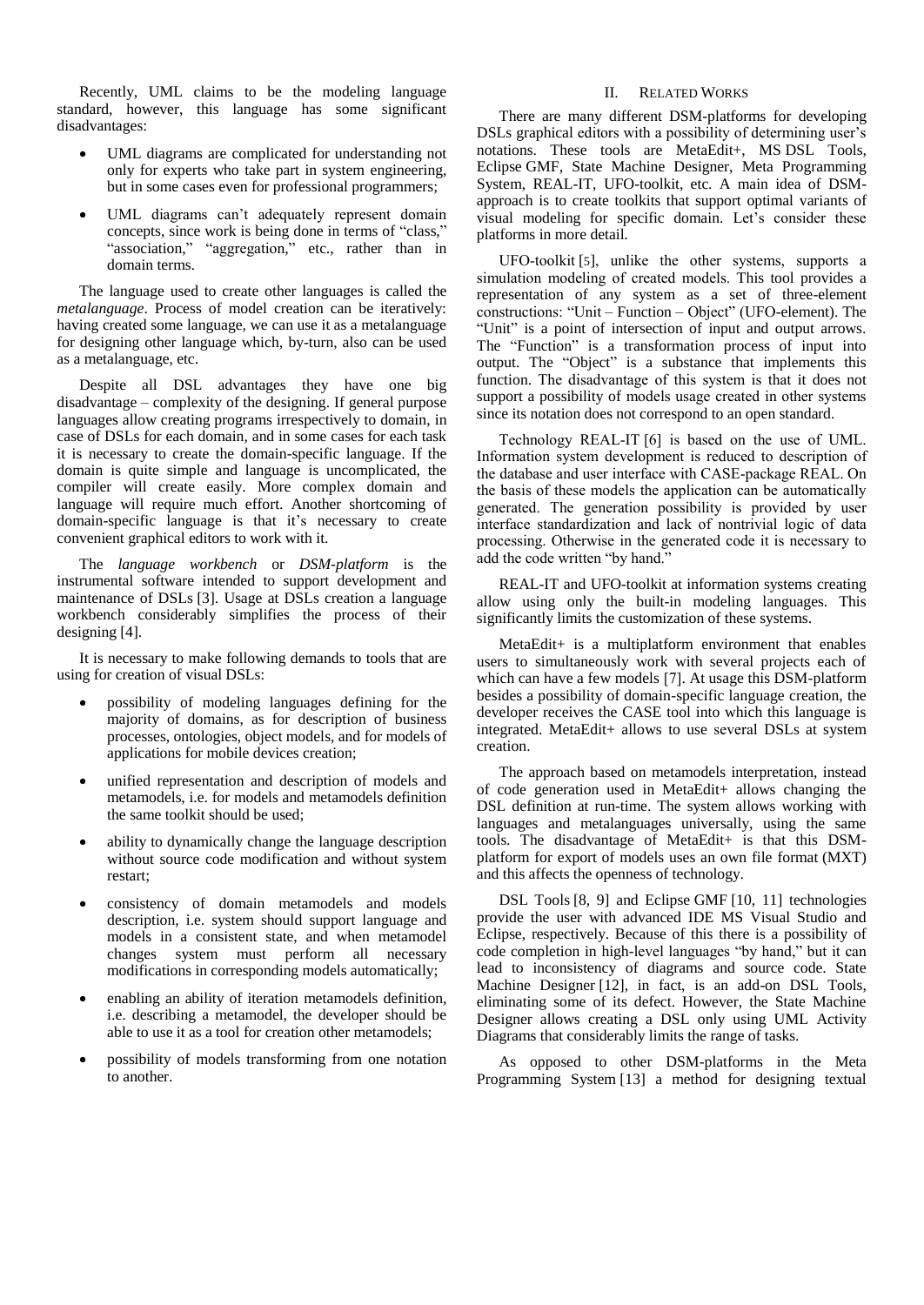DSLs is supported. It's not so convenient, because the text is not sufficiently expressive.

Technology Eclipse GMF is most powerful of the above. However, its use is impeded by the lack of documentation, complexity, and frequent releases of new versions. In fact, Eclipse GMF is in a stage of intensive development.

Eclipse environment provides the user with tab GMF Dashboard which allows accelerating DSL development process by automatically generating of some language components. On GMF Dashboard tab the sequence of the operations which execution will lead to creation of a plug-in for Eclipse that allows to build diagrams in current domain is represented.

Cases when DSLs becomes part of other applications are common. For example, a specially designed language for describing business processes can be used in document circulation. Therefore one more important characteristic of the DSM-platforms is their alienability of the development environment. DSL Tools, Eclipse GMF, Meta Programming System are strongly associated with the development platforms – MS Visual Studio, Eclipse, IntelliJ-IDEA, respectively, therefore languages created by these workbenches can't be exported to external system.

All of these technologies do not provide the ability to create both visual and textual DSLs. In addition, all DSM-platforms, except for the MetaEdit+, do not allow creating the dynamic adaptability languages.

Existing problems of definition and using domain-specific visual modeling languages and DSM-platform restrictions became a reason to the MetaLanguage system creation, which would integrate the advantages of existing language workbenches and eliminate some disadvantages.

The visual metalanguage of created system should

- allow to build models that are sufficiently detailed and accurately describe the domain, so detailed and accurately how much it is necessary in each case, thus for different detail levels of description it is necessary to use the same constructions;
- have a simple constructions, allowing to work with the metalanguage not only to professional programmers but also ultimate users, such as business analysts;
- provide an opportunity to specify not only language syntax, but also its semantics.

#### III. CONSTRUCTIONS OF METALANGUAGE SYSTEM

The main shortcoming of metalanguages, which are used for DSLs designing, is their static character: the developer can't change the existing metalanguage constructions. A basis of this problem is that the metalanguage description is embedded in system source code, therefore for metalanguage modification it is necessary either to modify the source code, what to make in most cases impossible, or to offer to put up with language capabilities.

If the metalanguage description will be presented in the form of metadata, there will be possibility to change created language constructions in dynamics, i.e. without modification of system source code.

MetaLanguage system is a tool for creating visual dynamic adaptable domain-specific modeling languages used for development of information system. To describe the metamodels MetaLanguage toolkit uses metalanguage, which basic constructions are the entity, the relation, the constraint.

#### *A. Entity*

The *entity* is any construction of modeling language. Entities are characterized by

- name that uniquely identifies the entity within the metamodel;
- amount of entity instances that can be created in the model;
- set of entity attributes;
- set of entity operations;
- set of constraint imposed on the entity;
- flag of uniqueness that determines limits of entity instance name uniqueness.

The amount of entity instances defines how many instances can be created in the model. The amount of instances is set by an integer from the interval  $[0, \infty)$ . If value of this entity characteristic is equal to zero, then at model designing the entity of this type will not be in list of entities, proposed for creation. If the value of the characteristic is equal to infinity, it is possible to create an arbitrary number of this type entity instances.

*Attribute* is the named property of the entity (relation), including a description of valid values set.

The attribute has

- name that uniquely identifies it within the entity (relation);
- type that determines a set of possible values for the attribute and the operations that can be done on its values;
- default value which will be chosen as the attribute value, if the last is not specified;
- description which contains some additional information about the attribute.

Entity (relation) can have any number of attributes or not have them at all.

*Operation* is an abstraction of actions which can be carried out over the entity. In most cases, an applying of the operation leads to the fact that the entity changes the state.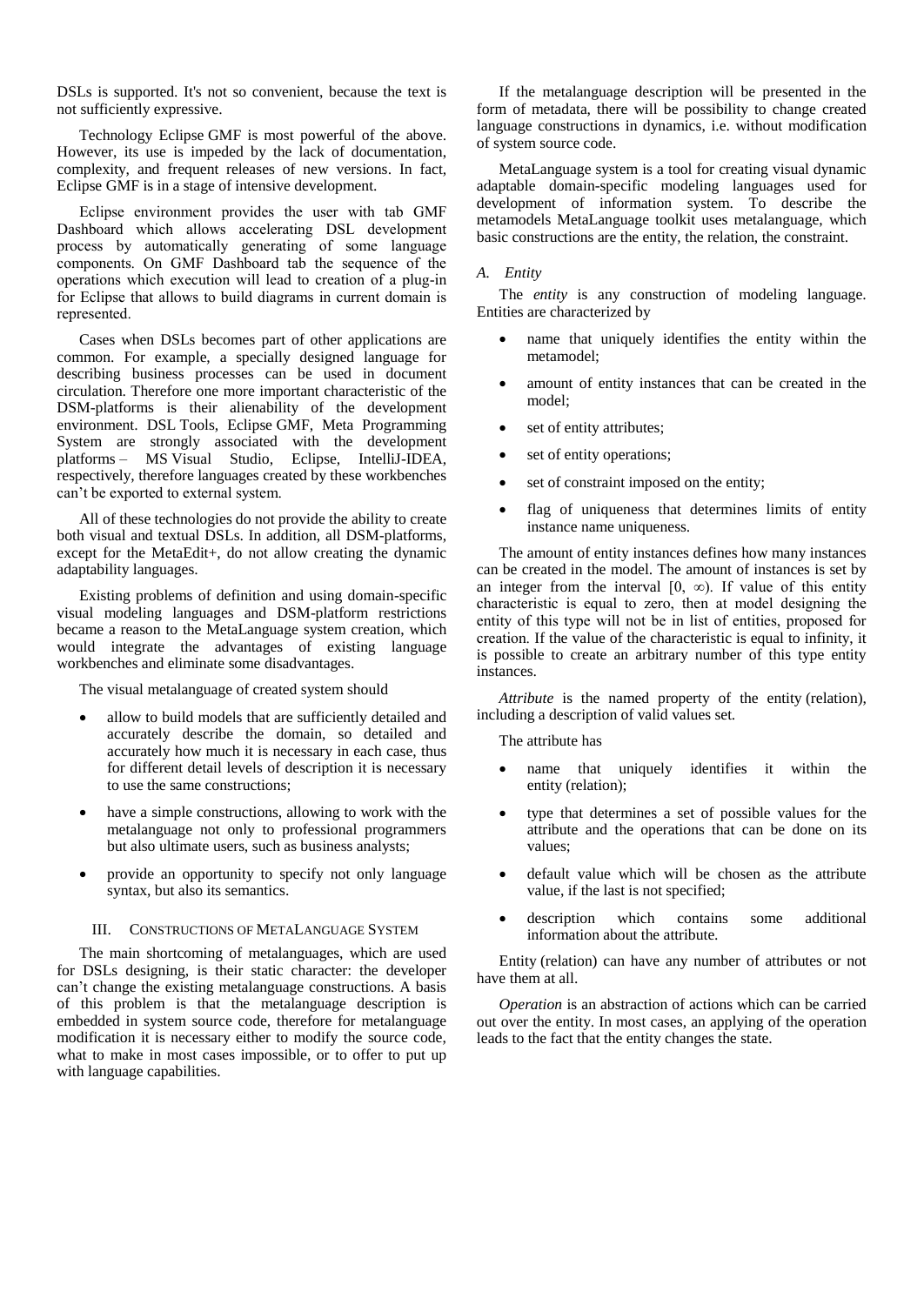The operation includes:

- name that uniquely identifies the operation within the entity;
- operation parameters;
- default values for parameters which in case of unavailability of basic values will be used when an operation call;
- type of returned value;
- description, containing the additional information about the operation.

Entity can have any number of operations or not have them at all.

Consider the examples of entities. Fig. 1 shows a fragment of metamodel for UML Use Case diagrams. The metamodel contains two entities "Actor" and "Use Case."

The entity "Use Case" has following attributes: "Name," "Description," "Creation\_Date." The attribute "Name" has a string type and defines the Use Case name. The attribute "Description" sets the short description of the Use Case. "Creation\_Date" – the attribute which contains information on when the "Use Case" has been created. Over the entity "Use Case" the following operations are admissible: "SetName()," "SetDescription()," "SetDate()."

An attribute of "Actor" is a string attribute "Name" which specifies the name of the actor. Permissible operation over the entity "Actor" is the "SetName()"operation.

## *B. Relation*

Visual languages constructions in rare cases exist independently, more often they are in some way related to each other, therefore at metamodel creation importantly not only to define the basic language constructions, but also correctly specify the relations between them.

The *relation* is used for description a physical or conceptual links between entities.

Any relation is characterized by

- name that uniquely identifies the relation in this metamodel;
- type that defines the semantics of the relation;
- set of relation attributes;
- set of constraint imposed on the relation;
- multiplicity which determines how many entity instances can participate in the relation;
- flag of uniqueness that determines limits of relation instance name uniqueness.

| Use Case                                                                                                 |              |           |
|----------------------------------------------------------------------------------------------------------|--------------|-----------|
| Name: String<br>Description: Text                                                                        |              | Actor     |
| Creation_Date: Date <use_case_part-actor_part-< td=""><td>Name: String</td></use_case_part-actor_part-<> | Name: String |           |
| SetName()                                                                                                |              | SetName() |
| SetDescription()<br>SetDate()                                                                            |              |           |

Figure 1. Fragment of metamodel for UML Use Case diagrams

The metamodel can contain the following types of relation: inheritance, association, aggregation. However in models it is possible to create only instances of the association and aggregation relations. Consider each type of relation in more detail.

*Inheritance* – a relation between the general entity (superclass, parent) and a specific entity (subclass, child).

The child entity inherits all parent attributes, operations and relations. In addition to the parent it can also have their own attributes, operations, relations, therefore child entity can be used everywhere where the parent entity is used, but converse is not true.

Entity can have only one parent and unlimited number of child entities, i.e. multiplicity of this type relation is 1:M.

On Fig. 2 the fragment of metamodel for Entity-Relation Diagrams is presented. The metamodel contains the entities "Abstract," "Attribute," "Entity," "Relation." In order to reduce the diagram entity operations are not represented in figure.

Attributes of the entity "Abstract" are "Name" that identifies an entity instance, and "Description," containing the additional information about the entity.

The entity "Attribute" has following attributes: "Name," "Type" and "Description."



Figure 2. Fragment of metamodel for Entity-Relation Diagrams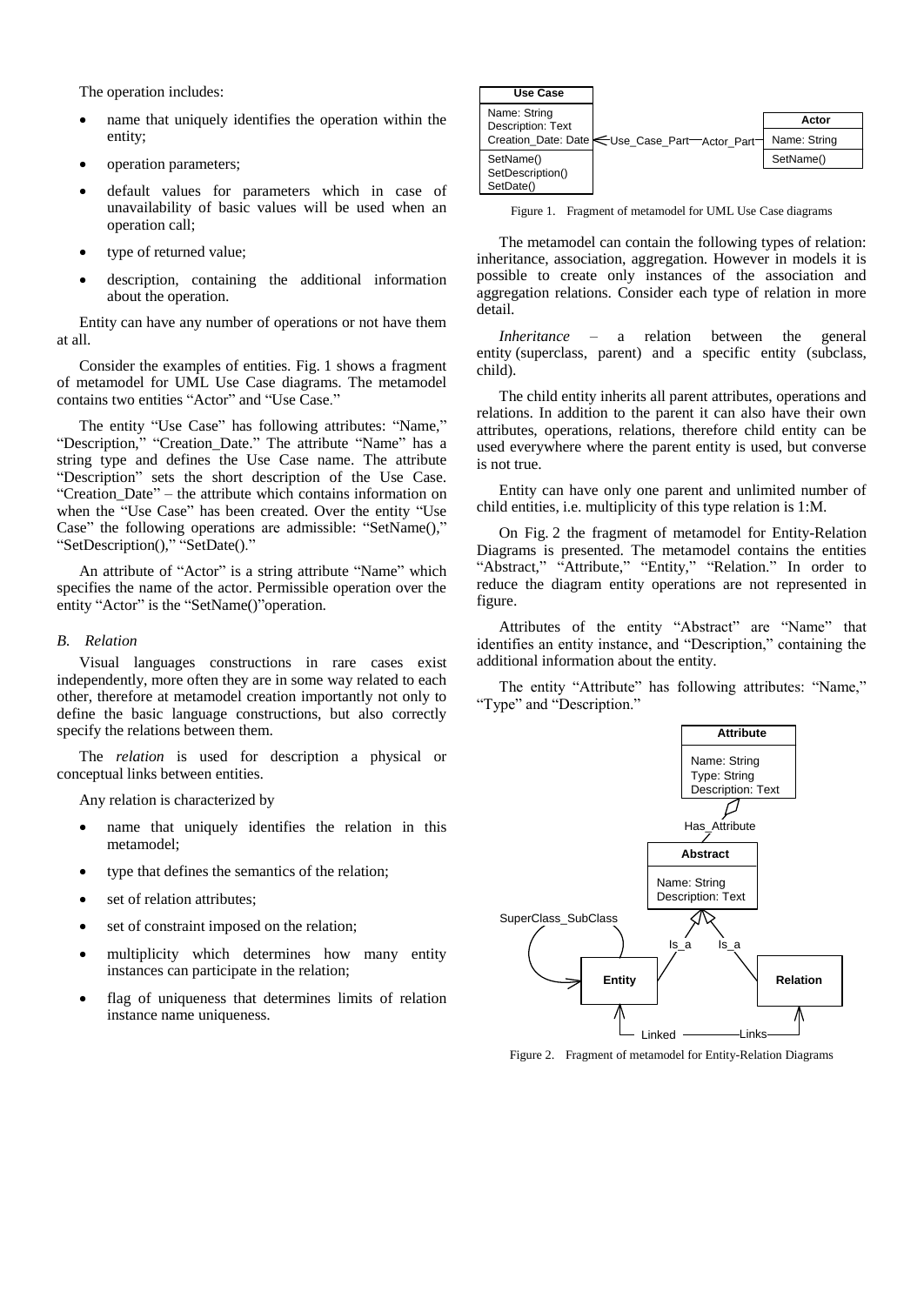The entity "Abstract" is abstract, i.e. it is impossible to create instances of this entity in the model. "Abstract" acts as a parent for entities "Entity" and "Relation" (in the figure it is shown by an arrow with a triangular end). Both child entities inherit all parent attributes, operations, relations; these entities have no own attributes and operations. Entities "Relation" and "Entity" in addition to the inherited relation "Has\_Attribute" have their own relation "Linked\_Links." Another association relation "SuperClass\_SubClass" belongs to the entity "Entity."

*Association* is a structural relationship which specifies that entities of one kind are connected to entities of another.

If two entities are connected by association, then we can navigate from one entity instances to another entity instances. The association relation can be unidirectional and bidirectional. Unidirectional association is used, when it is necessary to specify that the relation instance can be drawn only in the given direction, bidirectional association defines that the relation instance can be drawn in both directions. The case when both ends of association belong to one entity is a valid. It means that some entity instance can be associated with another instance of the same entity.

In addition to the previously described basic characteristics of the relation, there is one more which applies only to the association – a role. Entities related by association plays a role in it. The *role* is a name which uniquely identifies one of the association ends.

The arbitrary number of entity instances can participate in association as with one, and on the other hand, thus, generally a multiplicity of this relation is М:М.

On Fig. 2 two associations are presented. The bidirectional association connects entities "Relation" and "Entity" it means that in ERD-models between these entity instances it is possible to draw equivalent relation. The second unidirectional association binds entity "Entity" with itself, this allows any instance of "Entity" to have parent (another instance of "Entity") in ERD-models.

*Aggregation* – a kind of association that models an unequal part-whole relation.

The main difference of aggregation from association is that the last reflects the relation between two equal entities, while in aggregation one of entities is the main and another – dependent. The distinctive features of aggregation is also the fact that this type of relation is always directed, the multiplicity of this relation is 1:M, and the aggregation ends can't belong to one entity.

At removal of main entity instance all instances of dependent entity participating in this aggregation will be automatically deleted.

In ERD metamodel between entities "Abstract" and "Attribute" the aggregation relation is set (in figure this relation is represented by an arc with a diamond end), therefore in ERD-models instances of entities "Relation" and "Entity" can be connected by aggregation with the instances of entity "Attribute."

# *C. Constraints*

In practice quite often there are cases when it is necessary to impose any constraints on entities and relations between them.

If rules of diagrams connection set syntax of visual language, constraints define its semantics. Some of constraints are set by metamodel structure, and others are described on some language. An example of the language used to describe constraints is OCL.

All constraints imposed on the metamodel can be divided into two groups: constraints imposed on the entities and constraints imposed on the relations.

*Constraints imposed on the entity* can be one of the following types:

- constraints imposed on the uniqueness of entity instance name;
- constraints imposed on the amount of entity instances in model;
- constraints imposed on the attribute values of entity instance.

The name of the entity instance can be unique in the metamodel, in the model or not be unique. The uniqueness in the metamodel means that in all models which are created on the basis of a current metamodel the entity instance name should be appeared only once. The constraint of such type it is necessary to set on the "Use Case" entity of metamodel for UML diagrams, if you want to specify that names of all instances of the "Use Case" entity must be unique in all models.

The uniqueness in the model means that the name of entity instance will be unique only within limits of the model of which this entity belongs. The condition of name uniqueness of the "Actor" entity in the Use Case diagram model can be an example of such constraint.

Constraint imposed on the amount of entity instances in model is set by specifying the number of instances at entity creation. So instances of abstract entities at which value of property "amount" is equal to zero, will not participate at model creation. If value of this property is equal to one, then in model it is possible to create only a single instance of this type entity. An example of this type constraint is a condition that limits an amount of created instances of the entity "Actor" by value five, it will build a clear diagram, which is not encumbered by great number of "Use Cases" and "Actors."

In terms of defining the semantics of visual language the constraints imposed on the attribute values of entity instance are the most important. Such constraints are specified as triples:

#### *Attribute\_Name*: *Sign*: *Value.*

"Value" can be a constant, attribute value of the entity instance or some function of attribute values of entity instances.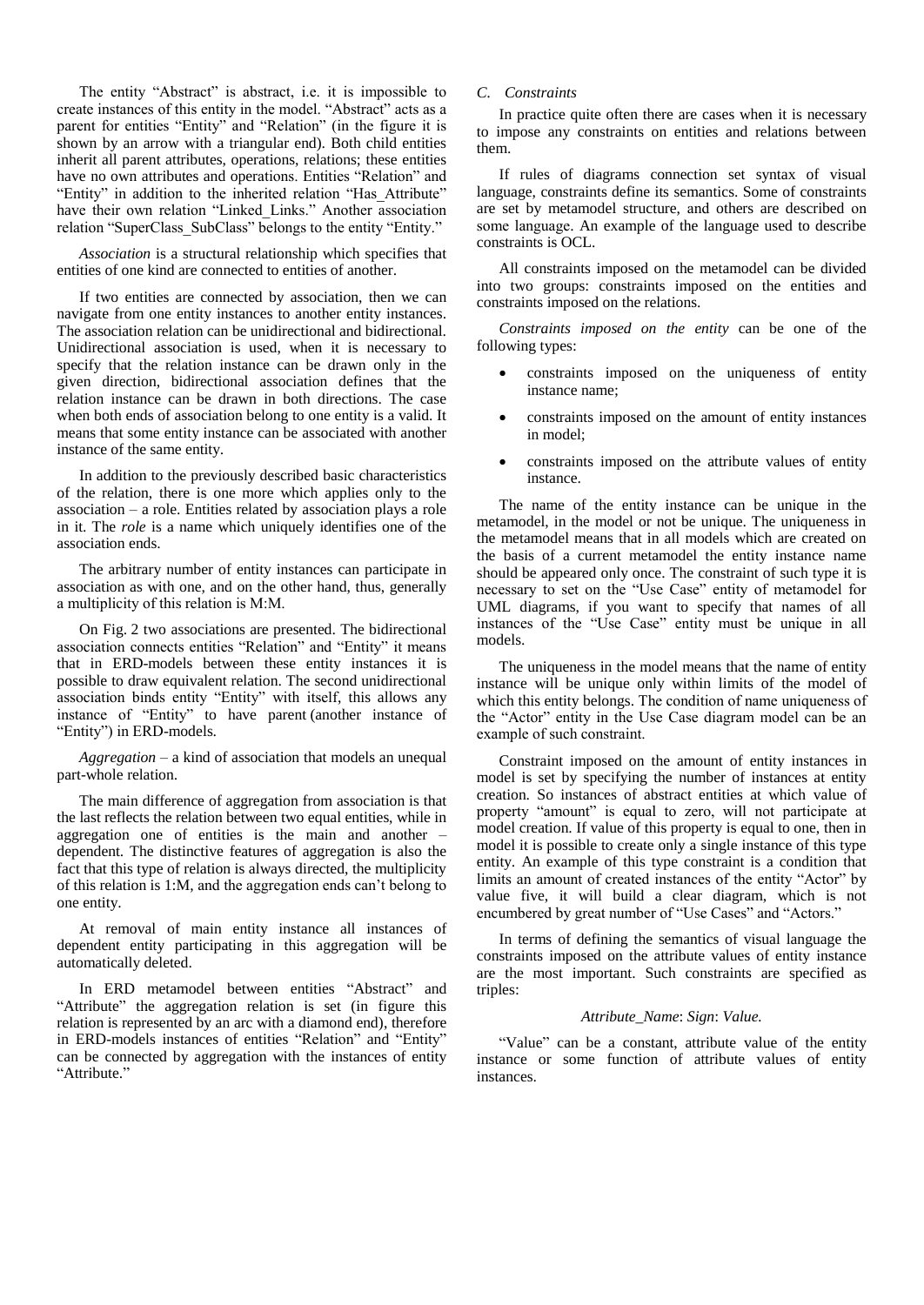For example, in a metamodel of Use Case diagrams constraint of this type can be imposed on the attribute "Creation Date" of the "Use Case" entity, because the date can't exceed the current time. Such constraint may look like:

#### *Creation\_Date* <= Now(),

where function Now() returns current system time.

All *constraints imposed on the relation* may be divided into following groups:

- constraints imposed on the uniqueness of relation instance name;
- constraints imposed on the types of connected entity instances;
- constraints imposed on the relations multiplicity;
- constraints imposed on the attribute values of connected entity instances.

Constraint imposed on the uniqueness of relation instance name are similar to constraint imposed on the uniqueness of entity instance name and can accept one of values: unique in the metamodel, unique in the model, non-unique.

Constraints imposed on the types of connected entity instances are defined by metamodel structure. These constraints set rules for connection of different types of entity instances. For example, the metamodel in Fig. 1 hasn't association the ends of which belong to the same entity, this means that between two instances of the "Use Case" entity or between two instances of the "Actor" entity it is impossible to create an association instance.

*Constraints imposed on the relations multiplicity* are set at their creation. Thus the relation of inheritance and aggregation supports only 1:M multiplicity, which can be adjusted only for dependent entity multiplicity. The association admits M:M multiplicity with the ability to refine.

If in models of Use Case diagrams it is necessary to specify that the amount of the "Actors" which involved with "Use Case" can't be more than five, then at creation of association between entities "Use Case" and "Actor" it is necessary to set the M:5 multiplicity.

The constraints imposed on the attribute values of connected entity instances carry the greatest semantic weight. Difference of these constraints from the constraints imposed on the attribute values of entity instance is that first type constraints allow setting specific entity instances on which constraints are imposed.

Constraints of this type can be set on values of attribute "Birthday" of connected entities "Person" in constructing the metamodel "Family tree," as the parent's birthday can't exceed of child's birthday.

## IV. MATHEMATICAL DESCRIPTION OF MULTILEVEL DOMAIN MODEL

Using constructions entity and relation it is possible to build any model, including an invalid in the current domain. There are various formalisms for specifying the syntax of visual languages: automatic models [14], algorithmic nets [15], graph grammars [16], et al.

Most of the existing approaches to definition visual languages syntax consider a concrete syntax, and only in rare cases – abstract syntax. The abstract syntax of visual modeling languages does not need all those details that are presented in a concrete syntax: it is possible to abstract from the choice of icons used to display the language elements, and their geometrical parameters, etc.

To define the formal rules of models creation it is proposed to use graph grammars. Graph grammar is a generalization of Chomsky grammars on graphs. To define a grammar it is required to specify the finite sets of terminal and nonterminal symbols, a finite set of production rules, and select the start symbol in nonterminal symbols set. For representation graph grammars it is necessary to choose such type of graphs which would be provided the opportunity for an iteratively metamodels definition, unified representation and description of domain models and metamodels.

Production rules in graph grammar contain the left- and the right-hand side. If to generalize the classic definition of graph grammars, then as right-hand side of the rule may be not only a labeled graph, but the code in any programming language, and also a fragment of a visual model described in other notation. That is why the graph grammar can be used for generation syntax correct models and for refactoring of existing models, code generation and model transformations from one modeling language to another [17].

As an analysis result of various representations of graph grammars it was determined that the most appropriate formalism for describing the syntax of visual modeling languages in MetaLanguage system are graph grammars, which are constructed on the pseudo-metagraphs [18]. Let's define the domain metamodel and model, applying the selected formalism, and construct the direct and reverse map of metamodel graph on model graph.

# *A. Metamodel graph*

Let  $Ent = \{ent_i\}, i \in \mathbb{N}, i < \infty \ (N - \text{set of natural numbers})$ is a set of metamodel entities that is finite at every fixed point in time, but extends at entity creation and reduces at removing.

Let's designate each entity as a tuple

 $ent_i = \{EName_i, ElCount_i, EAttr_i, EOpp_i, ERest_i, EUrique_i\},$ 

where  $EName_i$  is a entity name,  $EICount_i$  – amount of entity where *EName<sub>i</sub>* is a entity name, *ELCount<sub>i</sub>* – amount of entity instances, *EAttr<sub>i</sub>* = {*eattr<sub>j<sub>i</sub></sub>*}, *j<sub>i</sub>*  $\in$  N, *j<sub>i</sub>* <  $\infty$  – entity attributes,  $EOpp_i = \{eopp_{j_i}\}, j_i \in \mathbb{N}, j_i < \infty$  – entity operations,  $ERest_i = \{erest_{j_i}\}, j_i \in \mathbb{N}, j_i < \infty$  – set of constraint imposed on the entity, *EUnique<sup>i</sup>* – flag of uniqueness.

Sets *EAttr<sub>i</sub>*, *EOpp<sub>i</sub>*, *ERest<sub>i</sub>* are finite at every fixed point in time.

Let's divide all characteristics of *i*-th entity on two groups  $EG<sub>i</sub><sup>1</sup>$  and  $EG<sub>i</sub><sup>2</sup>$ . The first group consists of those characteristics,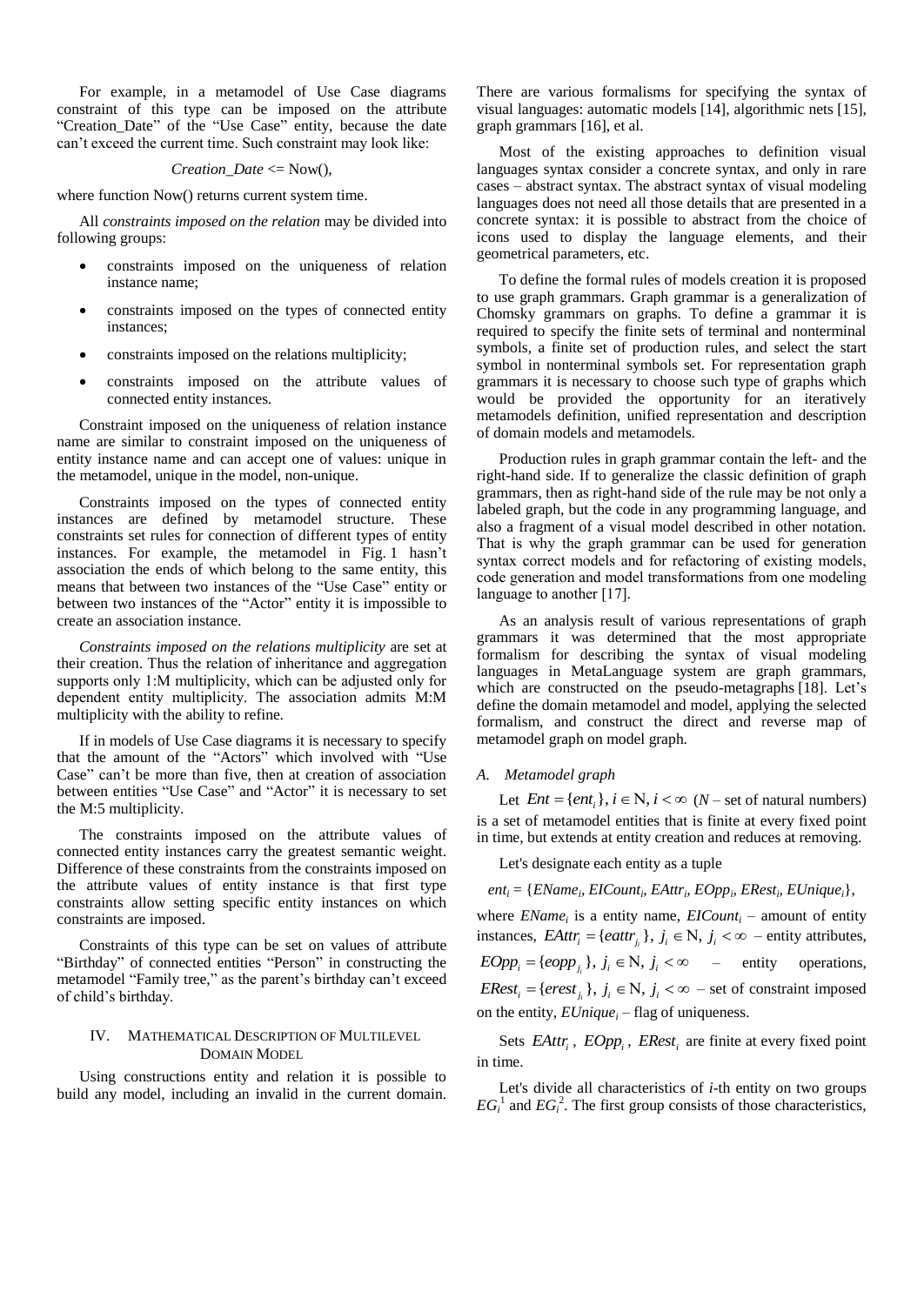which will be represented by separate nodes in graph model: sets of attributes, operations, and constraints imposed on the entity, i.e.

$$
EG_i^1 = \{EAttr_i, EOpp_i, ERest_i\}.
$$

Characteristics of second group  $EG_i^2 = \{EName_i, EICount_i,$ *EUnique*<sup>*i*</sup>} (entity name, amount of entity instances, flag of uniqueness) will be attributed to node of the corresponding entity directly.

 ${Rel} = {rel_i}$ ,  $i \in N$ ,  $i < \infty$  denotes a set of metamodel relations that is finite at every fixed point in time, but extends at relation creation and reduces at removing.

Let relation is a tuple

*rel<sup>i</sup>* = {*RName<sup>i</sup> , RType<sup>i</sup> , RAttr<sup>i</sup> , RMult<sup>i</sup> , RRest<sup>i</sup> , RUniquei*},

where  $\textit{RName}_i$  is a relation name,  $\textit{RType}_i$  – relation type, where  $Kvame_i$  is a relation name,  $Krype_i$  – relation type,<br> $RAttr_i = \{rattr_{j_i}\}, j_i \in \mathbb{N}, j_i < \infty$  – relation attributes,  $RMult_i$  – multiplicity,  $RRest_i = \{rrest_{j_i}\}, j_i \in \mathbb{N}, j_i < \infty$ relation constraints, *RUnique<sup>i</sup>* – flag of uniqueness.

Sets *RAttr<sub>i</sub>*, *RRest<sub>i</sub>* are finite at every fixed point in time.

Characteristics of *i*-th relation will be divided into two groups  $RG_i^1$  and  $RG_i^2$ . The first group comprises a set of relation attributes and constraints imposed on the relation. The second group includes the following characteristics: "name," "type," "multiplicity," "flag of uniqueness," i.e.

> $RG<sub>i</sub><sup>1</sup> = {RAttr<sub>i</sub>, RRest<sub>i</sub>},$  $RG_i^2 = \{RName_i, RType_i, RMulti_i, RUnique_i\}.$

Consider directed pseudo-metagraph  $GMM = (V, E)$ . Let a set of metamodel graph nodes is a union of seven disjoint subsets:

$$
V = Ent \bigcup_{i=1}^{|Ent|} EAttr_i \bigcup_{i=1}^{|Ent|} EOpp_i \bigcup_{i=1}^{|Ent|} ERest_i \bigcup
$$
  

$$
\bigcup Rel \bigcup_{i=1}^{|Rel|} RAttr_i \bigcup_{i=1}^{|Rel|} RRest_i .
$$
 (1)

The set of pseudo-metagraph arcs  $E$  divide into six disjoint subsets:

- **•**  $EEA = \{ eea_i \}, i = 1, |Ent| a \text{ set of arcs connecting } i \}$ each metamodel entity with set of attributes belonging to it;
- **•**  $EEO = \{eeo_i\}, i = 1, |Ent| a$  set of arcs connecting each metamodel entity with set of operations over it;
- **•**  $EER = \{eer_i\}, i = 1, |Ent|$  a set of arcs connecting each metamodel entity with set of constraints imposed on it;
- $ERA = \{era_i\}, \overline{i = 1, |Rel|} a$  set of arcs connecting each metamodel relation with set of its attributes;
- $ERR = \{err_i\}, i = 1, |Rel| a$  set of arcs connecting each metamodel relation with set of constraints imposed on it;
- $EERR = \{eerr_i\}, i \in \mathbb{N}, i < \infty$  a set of arcs conforming to links between entities and relations that is finite at every fixed point in time, but extends at entity (relation) creation and reduces at removing.

Thus, we see that

$$
E = EEA \cup EEO \cup EER \cup ERA \cup ERR \cup EERR. \quad (2)
$$

The *metamodel graph* is a directed pseudo-metagraph  $GMM = (V, E)$ , for which (1) and (2), where V is a nonempty set of graph nodes, *E* is a set of graph arcs.

Let's consider an example. We will construct a metamodel graph for the entity "Use Case" of UML Use Case diagrams. Metamodel of this diagram type is shown in Fig 1. Attributes of the entity "Use Case" are "Name," "Description," "Creation\_Date." Operations that can be performed on entity – "SetName()," "SetDescription()," "SetDate()," i.e. for given entity

*EAttr<sup>i</sup>* {"*Name*," "*Description*," "*Creation\_Date*"},

$$
EOpp_i = \{``SetName(),''\text{``SetDescription(),''\text{``SetDate()''}\},
$$

$$
ERest_i = \varnothing.
$$

The metamodel graph corresponding to a fragment of the "Use Case" entity shown in Fig. 3.

As can be seen from figure

$$
EEA = \{ eea_{i_1} \}, EEO = \{ eeo_{i_1} \}, EER = \varnothing, EERR = \varnothing.
$$

## *B. Model Graph*

The *model* is actually an "instance" of metamodel in which:

- the attributes of entity  $-$  a concrete values;
- there are no operations over entity instances and constraints imposed on the entity and relation instances;
- inheritance relation instances can't be created.



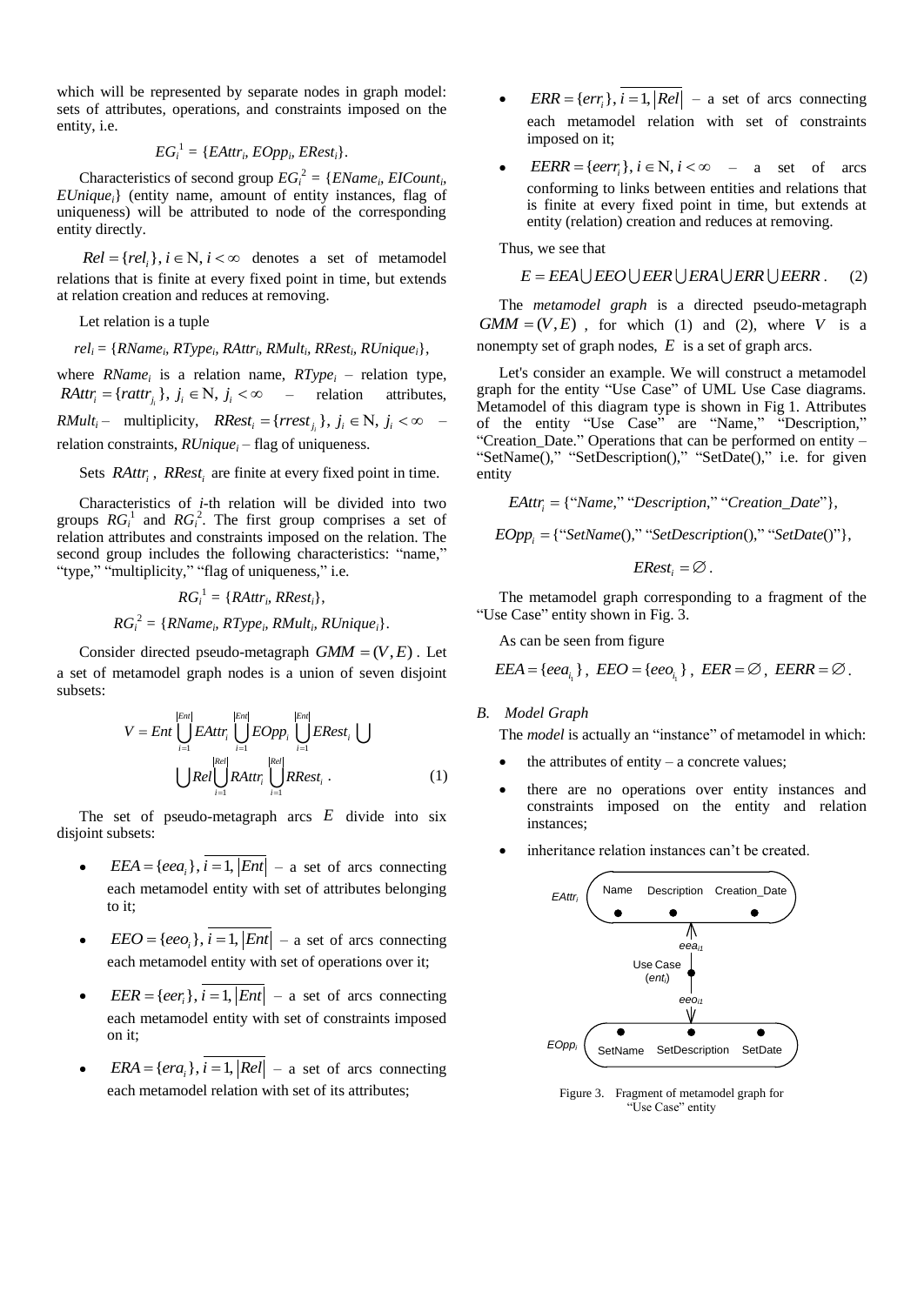Let's designate a set of all models which have been created based on the current metamodel through  ${M} = {m_k}$ ,  $k \in \mathbb{N}$ ,  $k < \infty$  that is finite at every fixed point in time, but extends at model creation and reduces at removing.

Let's introduce following notation:

- *EntI*<sub>*i*</sub> set of instances of *i*-th entity;
- $\bullet$ *EAttrI*<sub>*j*<sub>i</sub></sub> – set of attribute values for *j*-th instance of *i*-th entity;
- $Rell<sub>k</sub>$  set of instances of *k*-th relation;
- $\bullet$ *RAttrI*<sub>*k*<sup>*i*</sup> – set of attribute values for *k*-th instance of</sub> *l*-th relation.

Sets  $EntI_i$ ,  $EAttrI_{j_i}$ ,  $RelI_k$ ,  $RAttrI_{k_i}$  are finite at every fixed point in time, but extend at entity (relation) instance creation and reduce at removing.

Examine the directed pseudo-metagraph  $GM = (VI, EI)$ .

Let a set of model graph nodes is a union  
\n
$$
VI = \bigcup_{i=1}^{|Ent|} \left( EntI_i \bigcup_{j=1}^{|EAttrI_i|} EAttrI_{j_i} \right) \bigcup_{k=1}^{|ReLU_k|} \left( ReII_k \bigcup_{l=1}^{|RAttrI_k|} RAttrI_{l_k} \right). (3)
$$

Consider the following example. Let's create a model graph for instance of "Use Case" entity (Fig. 4).

From a figure it is apparently that *EAttrI<sup>i</sup>* {"*Pass\_exam*," "*Use Case describes passing an exam process*," "21/06/09"}.

The set *EI* divides into three disjoint subsets:

- *EEAI* = {*eeaI*<sub>*i*</sub> },  $\overline{i} = 1$ , *EntI* – a set of arcs connecting each entity instance with set of attributes belonging to it;
- *ERAI* = { $eral_i$ },  $i = 1$ , |*RelI* – a set of arcs connecting each relation instance with set of attributes belonging to it;
- $EERRI = \{eerrI_i\}, i \in \mathbb{N}, i < \infty$  a set of arcs corresponding to the links between entity instances and relation instances that is finite at every fixed point in time, but extends at entity (relation) instance creation and reduces at removing.

Thus, we see that

$$
EI = EEAI \cup ERAI \cup EERRI.
$$
 (4)

You can see from the Fig. 4 that for represented "Use Case" entity instance  $EEAI = \{ e e a I_{i_i} \}$ ,  $EERRI = \emptyset$ .

The *model graph* is a directed pseudo-metagraph  $GM = (VI, EI)$ , for which (3) and (4), where VI is a nonempty set of graph nodes,  $EI - set$  of graph arcs.



Figure 4. Model graph corresponding to "Use Case" entity instance

### *C. Operation of Model Graph Creation*

Let's construct map of the metamodel graph on the model graph, it corresponds to an operation of a model graph creation. Such map allow to support models in an actual state, as metamodel modification leads to a change of all models created based on it.

Let's introduce following notation:

 $\bullet$ 1 *Ent*  $EntI = \bigcup EntI_i$  – a set of model graph nodes *i* = conforming to all entity instances;

 $\bullet$  $\sum_{i=1}^{i=1}$  corresponding to all relation instances; *Rel*  $Rell = \bigcup Rell_i$  – a set of model graph nodes

 $\bullet$  $\frac{1}{i}$   $\frac{1}{i}$   $\frac{1}{i}$ *i Ent EntI*  $\bigcup_{i=1}^{\infty} \bigcup_{j_i=1}^{L_{I}} I_{I_{I}}^{i}$ *EAttrI EAttrI*  $=1$   $j_i=1$  $=$   $\left[\begin{array}{c} | \\ | \end{array}\right]$   $\left[\begin{array}{c} EAttr I_{i} \\ -a \end{array}\right]$  a set of model graph nodes conforming to attribute values of all entity instances;

 $\bullet$  $\frac{1}{k}$   $\frac{1}{k}$   $\frac{1}{k}$ *k Rel RelI*  $RAttrI = \bigcup_{k=1}^{n} \bigcup_{l_k=1}^{n} RAttrI_k$  $=$   $\iiint$   $R$ AttrI<sub>l</sub> – a set of model graph nodes corresponding to attribute values of all relation instances.

Sets *EntI* , *RelI* , *EAttrI* , *RAttrI* are finite at every fixed point in time, but extend at entity (relation) instance creation and reduce at removing.

Let's construct a map that for each metamodel graph entitynode defines a set of model graph nodes conforming to instances of this entity, i.e.

- ances of this entity, i.e.<br>
 $(\exists ent_i \in Ent)(\exists entI_{j_i} \in Ent) : fe(ent_i) = entI_{j_i}$ , if entity is not abstract and has instances;
- $(\exists ent_i \in Ent) : \text{fe}(\text{ent}_i) = \emptyset$ , if entity is abstract and does not have instances.

Map *fe* defines creation operation of node corresponding to entity instance.

Let's define map of metamodel graph nodes *EAttr* conforming to a set of entity attributes on a set of model graph nodes *EAttrI* :

$$
fea:EAtr \rightarrow EAttrI.
$$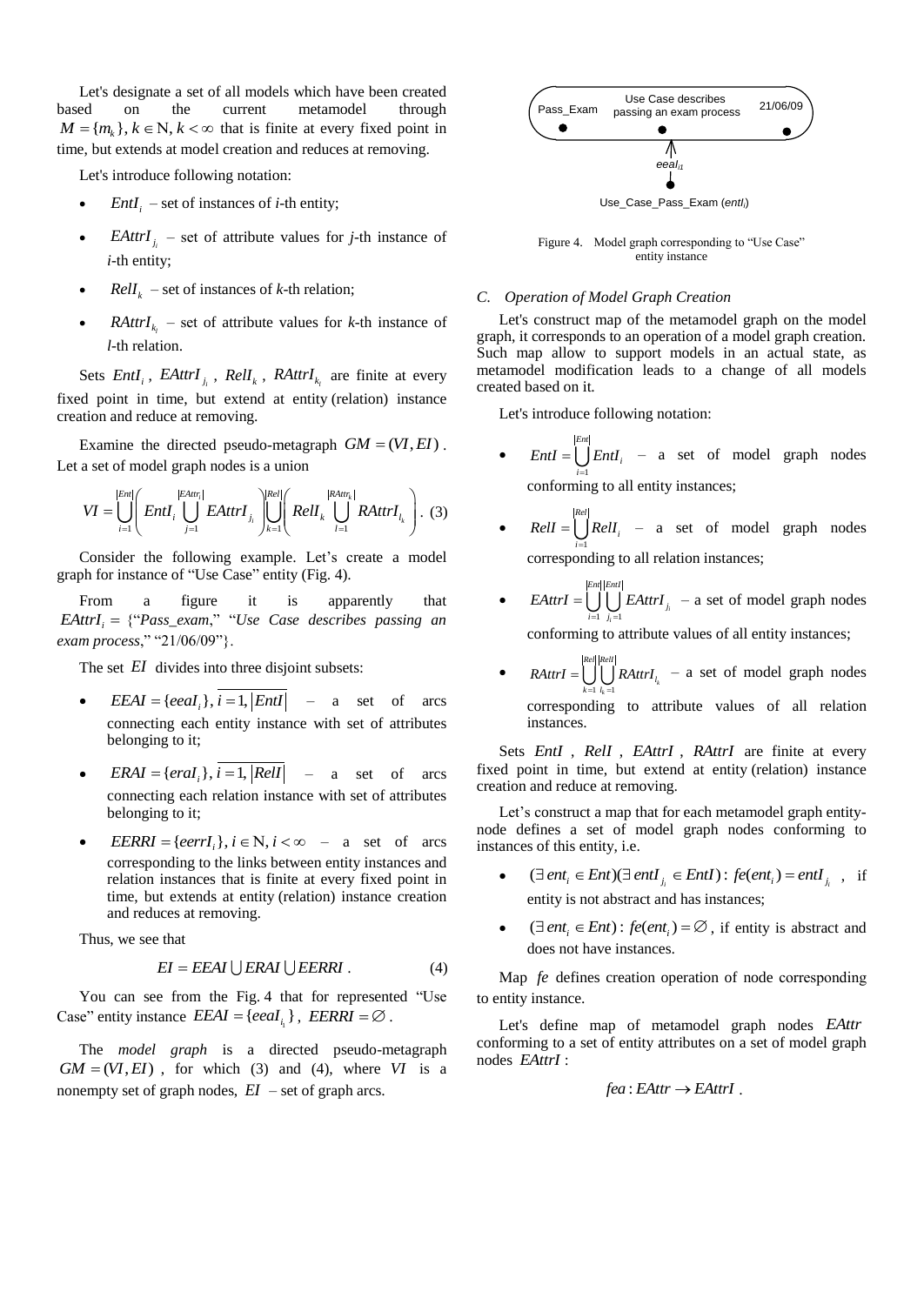And besides

And besides  
\n
$$
(\forall eattr_{j_i} \in EAttr) (\exists eattr_{k_{j_i}} \in EAttrI) : fea(eattr_{j_i}) = eattr_{k_{j_i}},
$$
\n
$$
i = \overline{1, |Ent|}, j_i = \overline{1, |Ent_{i}|}, k_{j_i} = \overline{1, |Eattr_{j_i}|}.
$$

Map *fea* corresponds to the operation of assignment a value to entity instance attribute.

Let's examine a set of metamodel graph nodes which correspond to relations. With each node we associate a set of graph model nodes that appropriate to particular relation instances, as a result we obtain a map  $fr : Rel \rightarrow RelI$ , such that the following

- $(\exists rel_i \in Rel)(\exists rel_{j_i} \in RelI)$ :  $fr( rel_i ) = rel_{j_i}$ , if relation has instances;
- $(\exists rel_i \in Rel)$ :  $fr(rel_i) = \emptyset$ , if relation does not have instances.

This map defines creation operation of node corresponding to relation instance.

Let's define operation of assignment a value to relation instance attribute. To do this, we will construct a map of metamodel graph nodes *RAttr* conforming to a set of relation attributes on set of model graph nodes corresponding to attribute values  $RAttrI: fra: RAttr \rightarrow RAttrI$ .

And besides

And besides  
\n
$$
(\forall rattr_{j_i} \in RAttr) (\exists rattr_{k_{j_i}} \in RAttrI) : fra(rattr_{j_i}) = rattrI_{k_{j_i}},
$$
\n
$$
i = \overline{1, |Rel|}, j_i = \overline{1, |Relt_i|}, k_{j_i} = \overline{1, |RAttrI_{j_i}|}.
$$

Thus, maps fe, fea, fr, fra define matching between set of metamodel graph nodes and set of model graph nodes (Fig. 5).

Now we will define the rules under which the arcs of graph *GMM* are mapped to the arcs of graph *GM* .

Let's construct the map  $gea : EEA \rightarrow EEAI$ , according to which each arc of the set *EEA* is put in correspondence with

specified arcs of the set *EEAI*, i.e.  
\n
$$
(\forall eea_{j_i} \in EEA)(\exists eeaI_{k_{j_i}} \in EEAI) : gea(eea_{j_i}) = eeaI_{k_{j_i}},
$$
\n
$$
i = \overline{1, |Ent|}, j_i = \overline{1, |EntI_i|}, k_{j_i} = \overline{1, |EAttrI_{j_i}|}.
$$

Similarly, we can define a map  $gra : ERA \rightarrow ERAI$  for which

iich

\n
$$
(\forall era_{j_i} \in ERA)(\exists \, eraI_{k_{j_i}} \in ERAI): gra(era_{j_i}) = eraI_{k_{j_i}},
$$
\n
$$
i = \overline{1, |Rel|}, j_i = \overline{1, |Rel|}, k_{j_i} = \overline{1, |RAttrI_{j_i}|}.
$$



Figure 5. The map of metamodel graph nodes on model graph nodes

Let's construct the map  $ger : EERR \rightarrow EERRI$ , according to which each arc of the set *EERR* is put in correspondence

with specified arcs of the set *EERRI*, i.e.  
\n
$$
(\forall eerr_i \in EERR) (\exists eerrI_{k_{j_i}} \in EERRI) : ger(eerrI_{k_{j_i}}) = eerr_i,
$$
\n
$$
i = \overline{1, |Ent|}, j_i = \overline{1, |EntI_i|}, k_{j_i} = \overline{1, |EAttrI_{j_i}|}.
$$

Thus, maps gea, gra, ger define matching between the set of metamodel graph arcs and the set of model graph arcs.

*Model graph creation* is a map of metamodel graph on model graph at which conversions are performed *fe, fea, fr, fra, gea, gra, ger.* 

## *D. Operation of Model Interpretation*

Let's construct map of model graph on metamodel graph. It defines operation of model interpretation which allows to execute operations over entity instances and to check constraints imposed on the entities and relations.

As model graph nodes are instances of metamodel graph nodes, it is possible to define the map of the model graph nodes on the metamodel graph nodes.

Let's construct a surjection  $fe^{-1}$ : *EntI*  $\rightarrow$  *Ent* which to each model entity instance puts in correspondence metamodel entity

y  
\n
$$
(\forall entI_{j_i} \in EntI)(\exists !ent_i \in Ent) : fe^{-1}(entI_{j_i}) = ent_i,
$$
\n
$$
i = 1, |Ent|, j_i = 1, |EntI_i|,
$$

and besides several elements of the set *EntI* may correspond

to one entity, i.e. is performed  
\n
$$
(\forall ent_i \in Ent)(\exists entI_{i_i}, entI_{k_i} \in EntI, entI_{i_i} \ne entI_{k_i}):
$$
  
\n $fe^{-1}(entI_{i_i}) = fe^{-1}(entI_{k_i}) = ent_i.$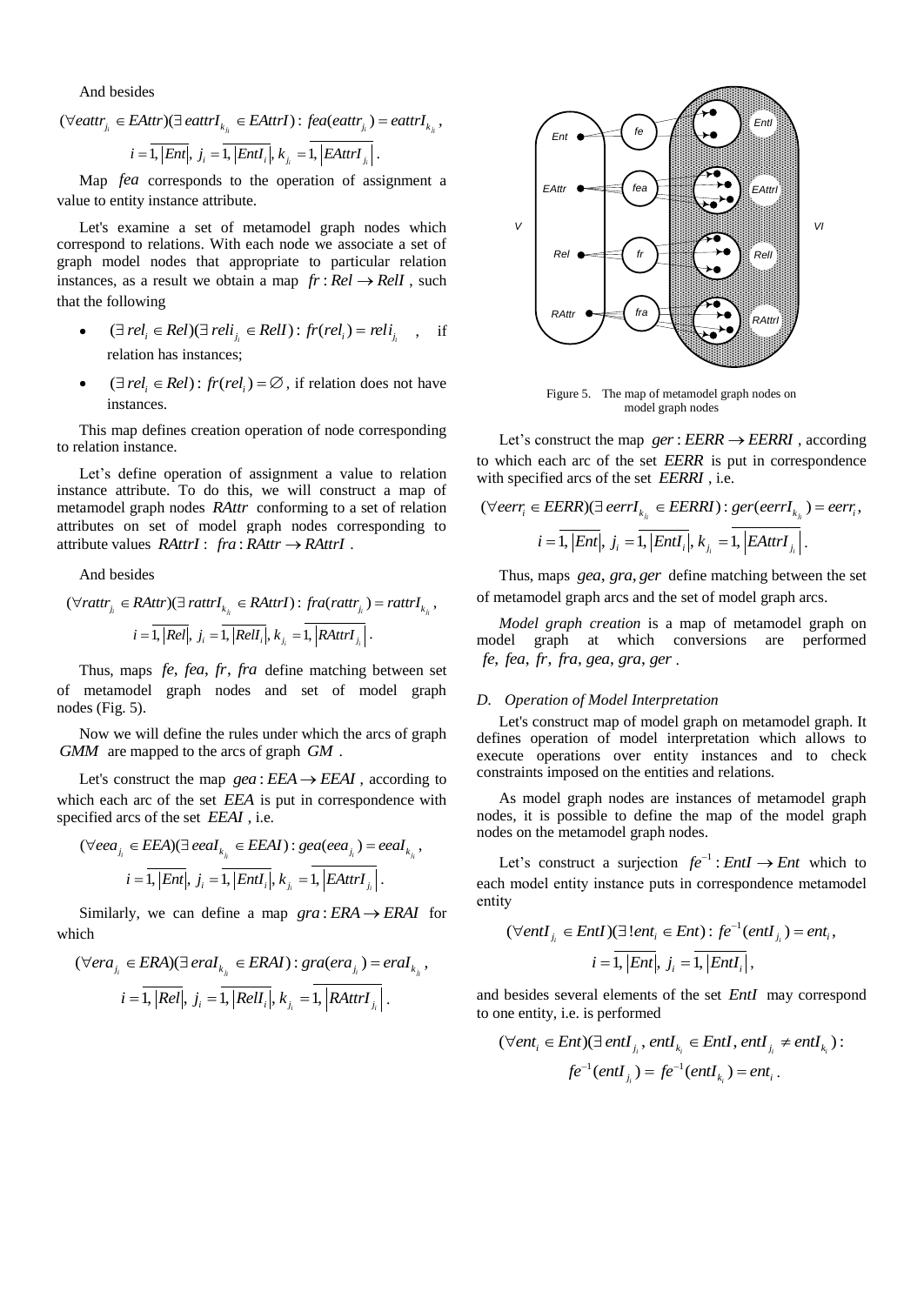Let's define map which is an inverse of map *fea* :

$$
fea^{-1}:EAttrI \to EAttr.
$$

This surjection to each element of set *EAttrI* puts in

correspondence a unique element of set *EAttr*, i.e.  
\n
$$
(\forall eattrI_{k_{j_i}} \in EAttrI)(\exists !eattr_{j_i} \in EAttr): fea^{-1}(eattrI_{k_{j_i}}) =
$$
\n
$$
= eattr_{j_i}, i = 1, |Ent|, j_i = 1, |EntI_i|, k_{j_i} = 1, |EAttrI_{j_i}|,
$$

and besides several elements of the set *EAttrI* may

correspond to one element of the set *EAttr*, i.e. is performed  
\n
$$
(\forall ea_{j_i} \in EAttr)(\exists \; eaI_{k_{j_i}}, \; eaI_{l_{j_i}} \in EAttrI, \; eaI_{k_{j_i}} \neq eaI_{l_{j_i}}):
$$
\n
$$
fea^{-1}(eal_{k_{j_i}}) = fea^{-1}(eal_{l_{j_i}}) = ea_{j_i}.
$$

Let's consider a set of model graph nodes that correspond to relation instances. Each such node we associate with a unique metamodel graph node, which corresponds to a current relation, as a result we obtain a surjective map  $fr^{-1}:$  *RelI*  $\rightarrow$  *Rel* for which

$$
\therefore \text{Re} \rightarrow \text{Ne} \text{ for which}
$$
\n
$$
(\forall \text{rel} I_{j_i} \in \text{Rel} \text{)} \quad (\exists ! \text{rel}_i \in \text{Rel}) : \text{fr}^{-1} (\text{rel} I_{j_i}) = \text{rel}_i,
$$
\n
$$
i = 1, |\text{Rel}|, j_i = 1, |\text{Rel} I_i|,
$$

and multiple relation instances may be created on the basis of

one relation, i.e. is performed  
\n
$$
(\forall rel_i \in Rel)(\exists relI_{j_i}, relI_{k_i} \in RelI, relI_{j_i} \ne relI_{k_i}):
$$
\n
$$
fr^{-1}(relI_{j_i}) = fr^{-1}(relI_{k_i}) = rel_i.
$$

Surjective map  $fra^{-1}: RAttrI \rightarrow RAttr$  which is an inverse of map *fra* , each model node conforming to relation attribute value associates with a unique metamodel node from set *RAttr* :

t RAttr :  
\n
$$
(\forall rattrI_{k_{j_i}} \in RAttrI)(\exists !rattr_{j_i} \in RAttr): fra^{-1}(rattrI_{k_{j_i}}) =
$$
\n
$$
= rattr_{j_i}, i = \overline{1, |Rel|}, j_i = \overline{1, |Relt_i|}, k_{j_i} = \overline{1, |RAttrI_{j_i}|},
$$

and multiple elements of the set *RAttrI* may correspond to

one element of set *RAttr*, i.e. is performed  
\n
$$
(\forall ra_{j_i} \in RAttr)(\exists\;ral_{k_{j_i}},\;ral_{l_{j_i}} \in RAttrI, \;ral_{l_{j_i}} \neq rel_{l_{j_i}}):
$$
\n
$$
fra^{-1}(ral_{k_{j_i}}) = fra^{-1}(ral_{l_{j_i}}) = ra_{j_i}.
$$

Thus, four maps  $fe^{-1}$ ,  $fe^{-1}$ ,  $fr^{-1}$ ,  $fra^{-1}$  define matching between the set of model graph nodes and the set of metamodel graph nodes (see Fig. 6).



Figure 6. The map of model graph nodes on metamodel graph nodes

Since operations over entity and relation instances are not defined, then for navigation between the entities, relations and their instances let's extend set of model graph arcs with the arc-references connecting entity and relation instances with those metamodel entities and relations on which basis they are created. Let's denote the set of such arcs through

$$
T=\bigcup_{i=1}^{|Ent|+|Rel|} T_i, T_i=\{t_{j_i}\}, j=\overline{1,|EntI_i|+|RelI_i|}.
$$

*Ent Rel*

Now we will define the rules under which the arcs of model graph *GM* are associated with the arcs of metamodel graph *GMM* .

Let's construct the map  $gea^{-1}$ : *EEAI*  $\rightarrow$  *EEA* which to each arc of the set *EEAI* puts in correspondence unique arc of the set *EEA* , i.e.

The set *EEA*, i.e.  
\n
$$
(\forall e e a I_{k_{j_i}} \in E E A)(\exists \text{ } le e a_{j_i} \in E E A): \text{ } ge a^{-1} (e e a I_{k_{j_i}}) = e e a_{j_i},
$$
\n
$$
i = \overline{1, |Ent|}, \text{ } j_i = \overline{1, |Ent I_i|}, \text{ } k_{j_i} = \overline{1, |Attr I_{j_i}|}.
$$

Similarly, we can define a map  $gra^{-1}$ : *ERAI*  $\rightarrow$  *ERA* for which

which  
\n
$$
(\forall eral_{k_{j_i}} \in ERAI)(\exists !era_{j_i} \in ERA): gra^{-1}(eral_{k_{j_i}}) = era_{j_i},
$$
\n
$$
i = \overline{1, |Rel|}, j_i = \overline{1, |Rel|}, k_{j_i} = \overline{1, |Attr|}_{j_i}.
$$

As can be seen from definition the maps  $gea^{-1}$  and  $gra^{-1}$ are surjective.

Let's construct the surjective map  $ger^{-1}$ : *EERRI*  $\rightarrow$  *EERR* which to each arc of the set *EERRI* 

puts in correspondence unique arc of the set *EERR*, i.e.

\n
$$
(\forall \text{eerr1}_{j_i} \in EERRI)(\exists \text{!} \in EERR) : \text{ger}^{-1}(\text{eer1}_{j_i}) = \text{eer1}_{i},
$$
\n
$$
i = \overline{1, |EERR|}, j_i = \overline{1, |EERR|}.
$$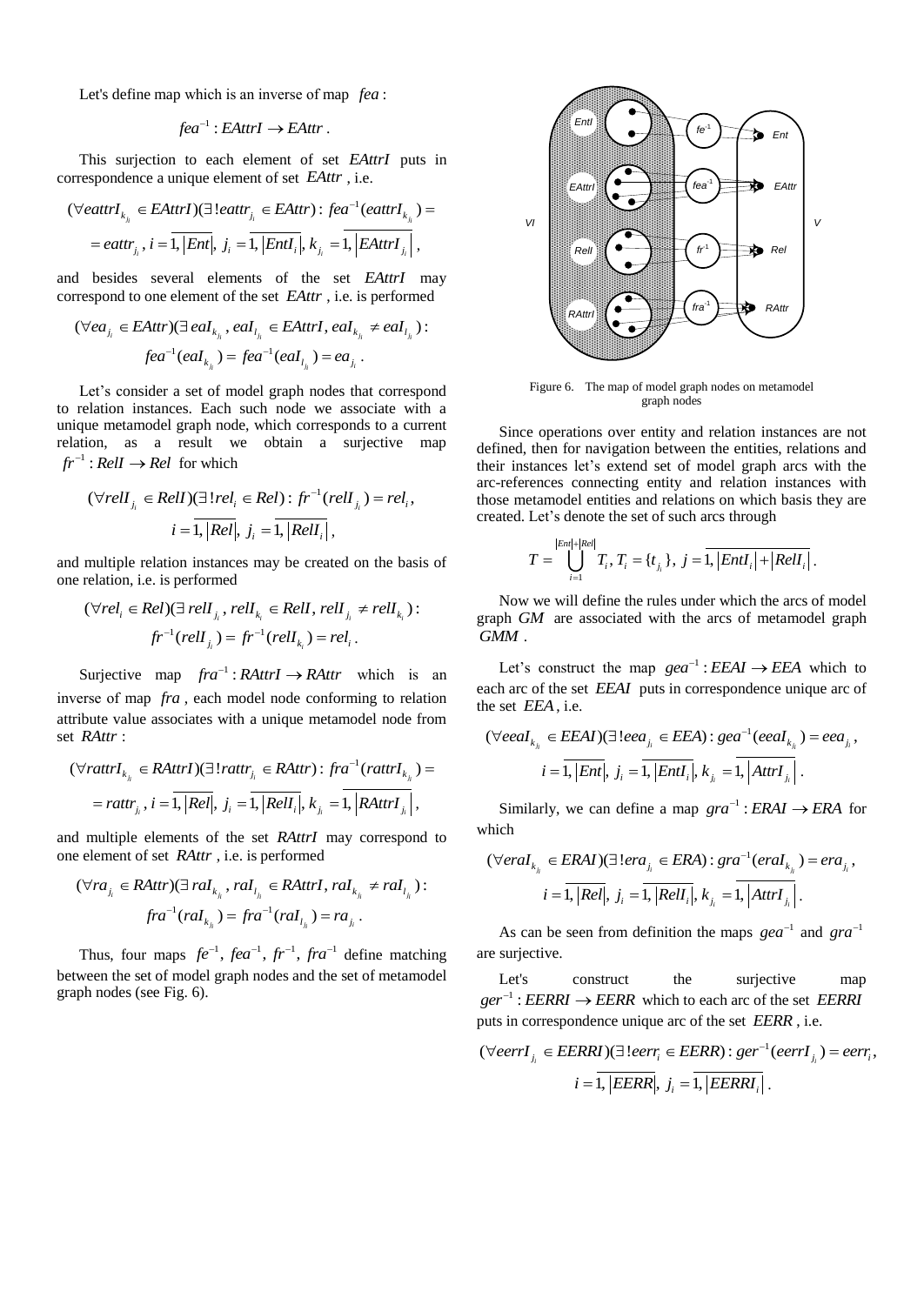Thus, maps  $gea^{-1}$ ,  $gra^{-1}$ ,  $ger^{-1}$  define single-valued transformation between set of model graph arcs and set of metamodel graph arcs.

*Model interpretation* is a map of model graph on metamodel graph at which conversions are performed netamodel graph at which conversions  $fe^{-1}$ ,  $fea^{-1}$ ,  $fra^{-1}$ ,  $gea^{-1}$ ,  $gar^{-1}$ ,  $ger^{-1}$ .

# V. DEVELOPMENT ENVIRONMENT OF METALANGUAGE **SYSTEM**

To work with metalanguage objects the development environment that includes the following components: graphical editor, object browser, repository, validator, generator is designed.

The *development environment* includes implementation of the general service functions of created system. It integrates all components into a single unit.

*Graphic Editor* – a work area for drawing diagrams. Assignment of the Editor is a creation, modification, removal of models, and also establishment of links between different models. Each model entity is represented by some graphic symbol, and relations between entities are represented by different types of lines.

The Graphical Editor allows to allocate on a worksheet various shapes (instances of entities and relations), to apply to these shapes different actions, to set various graphical properties for them.

*Object Browser* – a tool designed for viewing and editing information stored in the repository. The browser provides the ability to export/import models to/from external systems. A format for models import/export is the XML which contains besides the data also metadata that describe structure of the stored information.

Uniform storage of all information about the system is the *repository*. It contains the information about metamodels, models, entities, relations, attributes, constraints, icons used to image entities and relations. Repository stores the information about models as well as metamodels uniformly it allows to process them with a single tool. Physically, the repository is a relational database.

The *Validator* checks correspondence of model to the constraints specified by the user. At check each constraint will be applied to each instance of entities and relations. If constraint is not performed, the error message will be shown.

The *Generator* allows generating XML-file, model documentation or source code on the basis of existing models. XML-file will contain information about the model: model properties, entities, relations, their attributes, constraints imposed on the model. Model documentation includes: model name, information about developers who took part in its creation, graphical representation of model with links to description of its individual parts.

Having described the basic components of a MetaLanguage system, let consider how visual domain-specific modeling languages are designed (Fig. 7).



Figure 7. Process of creation/modification the by means of MetaLanguage system

Process of DSL definition begins with metamodel creation. For this purpose it is necessary to specify the main constructions of created language, to define relations between them, to set constraints imposed on the metamodel entities and relations. After building of metamodel the developer gets a customizable extensible visual modeling language.

Using created DSL, the user can design models containing objects that describe specific domain concepts and links between them.

The Validator should check up whether model satisfies to constraints which were imposed on it after model constructing.

Using the Generator, the developer can save the constructed metamodels and models in the form of XML-files or generate system documentation or source code based on them.

Note that at metamodel modification the system automatically will make all necessary changes in the models which are created on the basis of this metamodel.

### VI.CONCLUSION AND FUTURE WORKS

The article describes the language workbench MetaLanguage which can be used at all stages of information system creation from domain-specific modeling languages development to creating of models that used in a particular system implementation or for source code generation.

The analysis of existing analogues has shown that there are unresolved problems: impossibility of export of DSLs and models to external systems, impossibility of models